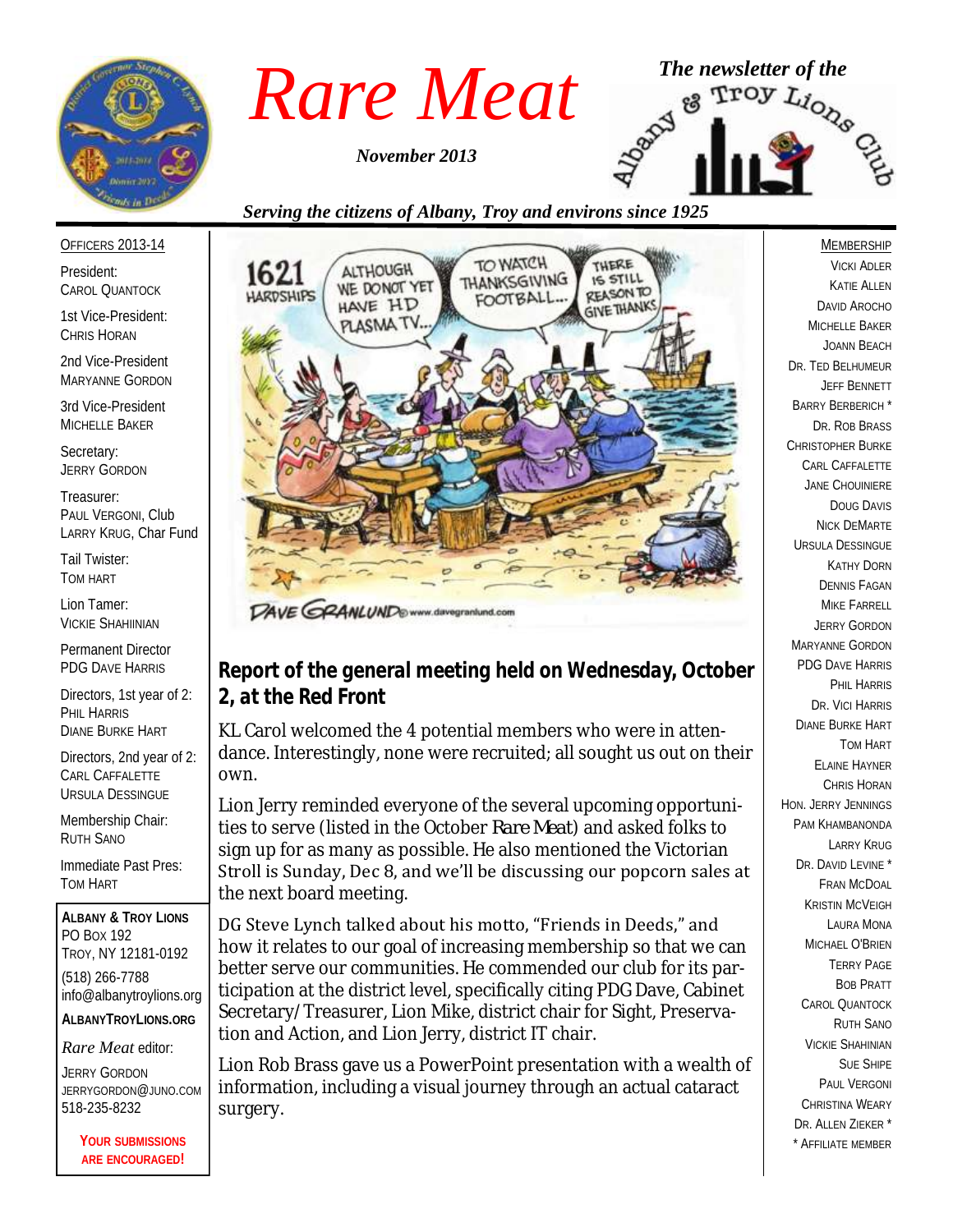## *Report of the board meetings held on Wednesday, October 16, at the Route 7 Diner*

KL Carol distributed International President pins that she had purchased for all the board members; it was a nice gesture, much appreciated.

We voted to accept the membership application from Laura Mona.

We finally got the results of the Sep 9 blood drive that we sponsored at the East Greenbush library: They collected 28 donations, including two first-timers, which is enough to help 78 patients. 6-1/2 Lions worked at the drive: Carl (who also donated blood), Fran, Elaine, Maryanne, Jerry, Paul (and Laura).

The first Wednesday in January will be New Year's Day. We voted to move the general meeting to Jan 8, but keep the board meeting on the 3rd Wed, Jan 15.

Lion Ruth has file cabinets full of old Lions records and related materials. We authorized her to use her judgment to decide whether any of it is worth keeping.

Lion Tom is slowly recuperating from his recent surgery, and with Lion Diane's help, he's able to resume his eyeglass-collection rounds. At a soon-to-be-announced date, we'll have a glasses-sorting party at his house.

We decided to again sell popcorn at the Victorian Stroll, but we'll be at a different location inside First Niagara Bank where we should be much more visible. We also voted to donate \$50 to the Stroll.

## The holiday party will be on Dec 4 at Valente's in Watervliet.

Because the school-nurse dinner is such an expense, and because we are getting so many fewer calls from the nurses, we elected to forgo doing the dinner this year.

Lion Paul is pursuing a possible fund-raiser proposed by ZeroDraft, an HVAC company that provides free energy audits to home-owners. We postponed a decision pending further details.

Lion Maryanne reported that she's given out two vouchers for glasses - one adult in Albany County and one child in Rensselaer County.

KL Carol reported that she has one hearing-aid request in process. Lion Christina is helping her with it as she's being brought into the process more and more.

Lion Jerry read thank-you notes from NABA for being a tee-sign sponsor at their golf tournament; from Sight Society/Lions Eye Bank for our support of their Donor Memorial Service; and from Katie Myers, the student we sent to last year's HOBY seminar.

At the last several meetings, we talked about the needs of Geoffroy Greene, the blind student from Kingston, Jamaica. In the absence of the requested information, we voted to table further discussions.

We voted to again purchase holiday gifts for a family from Vanderheyden Hall. We allocated \$250, and elected Lion Joann as chair.

Lion Ruth will contact Joseph's House and get a clarification on just what they need in the way of personal hygiene items for their residents. Instead of bringing canned food to the holiday party, as we've done in the past, perhaps we can get each member to bring something for a personal-hygiene collection.

Back in July, we approved spending \$100 on special recreational products for Joseph F, a young boy who has Adrenoleukodystrophy (ALD), which is a terminal illness that has left him with no vision and many other neurological deficits. We were to reimburse his mother. For various reasons, it took a while, but she finally sent us a copy of the order. The total was \$139, and in an email vote on Oct 29, we approved increasing our original decision to the full amount she spent.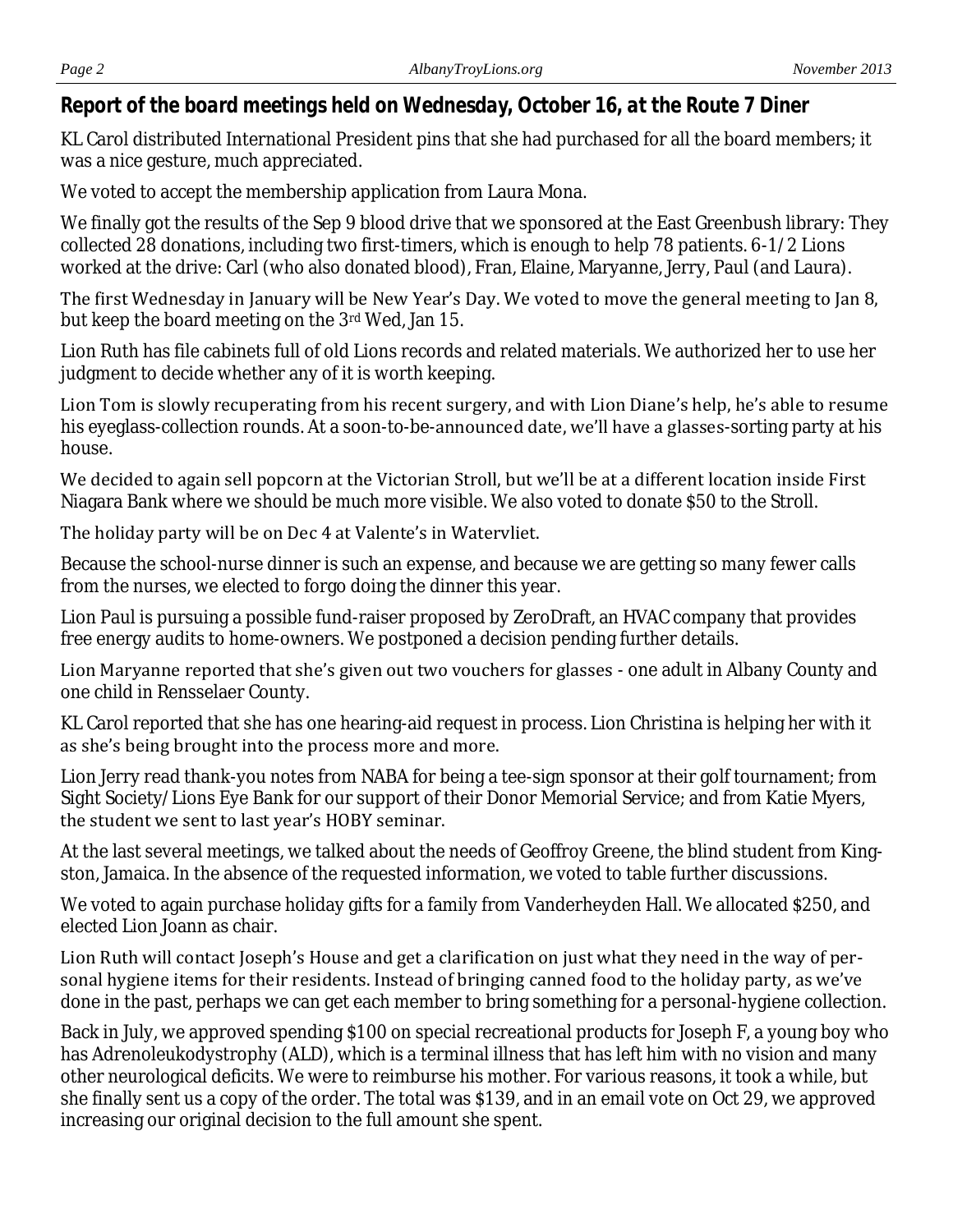# Bring a potential member to a meeting

## *Our next meeting ...*

Our next general membership meeting will be on **Wednesday, November 6 at 6PM** at the Red Front. It will be another double feature, so make sure you're there! Our speaker will be Lisa Lambert from the American Diabetes Association. This is an important subject to Lions because of the impact that the disease can have on vision. Then, immediately after adjournment, we'll stick around for an hour or so for our annual folding, stuffing and stamping party as we complete the mailing of our annual seal campaign. Please let me know [\(jerrygordon@juno.com](mailto:jerrygordon@juno.com) or 235-8232) whether or not you'll be there; the more people let me know ahead of time, the fewer calls Lion Mike has to make.

## *Coats for Kids*

Again this year, we're teaming with NEWS10 to help with their Coats for Kids campaign. Lions Joann, Christina, Michelle, Paul, Tom, Carol and Jerry will be picking up coats from area dry-cleaners and delivering them to distribution points in Albany and Rensselaer Counties. It's another opportunity to live our motto: *We Serve*. Check out our logo on the poster that's in the window of participating cleaners. As of this writing, we've delivered 38 coats.

## *KidSight*

## It's a great help to NABA if we can send 1 or 2 Lions to help Kathryn

with the paperwork when she does vision screenings of preschoolers. Lion Paul helped with a screening on October 3 at Woodline Hill Montessori in N. Greenbush, where 10% of the kids screened were flagged as needing follow-up by an ophthalmologist.

November screening: North Academy, 570 N. Pearl St. in Albany on Monday, November 18 at 9:30am. Most of her others are out of our area. If you're willing to help with this screening, please let me know [\(jerrygordon@juno.com](mailto:jerrygordon@juno.com) or 235-8232) asap.

## *Shirts, again*

Back in 2010, we ordered club shirts. They can be worn to club meetings, but they're really intended for any event where we're in public, such as a blood drive, serving meals at Joseph's House, cabinet meetings and other district functions, zone meetings, visitations to other clubs, state or international conventions, etc. If yours is worn out, or you didn't get one last time, or you're a new member, now's your big chance. I'd like to place an order very soon; we need to order at least 6, in any combination. We're supporting a local business by getting them from Sportsmaster (Standard Mfg.) in Lansingburgh.

There are two styles available: First is a BlueGen brand longsleeve Oxford shirt in Navy. It's an easy-care 65% polyes-

ter/35% cotton poplin blend, washes nicely and needs no ironing. They have stain release and are wrin-



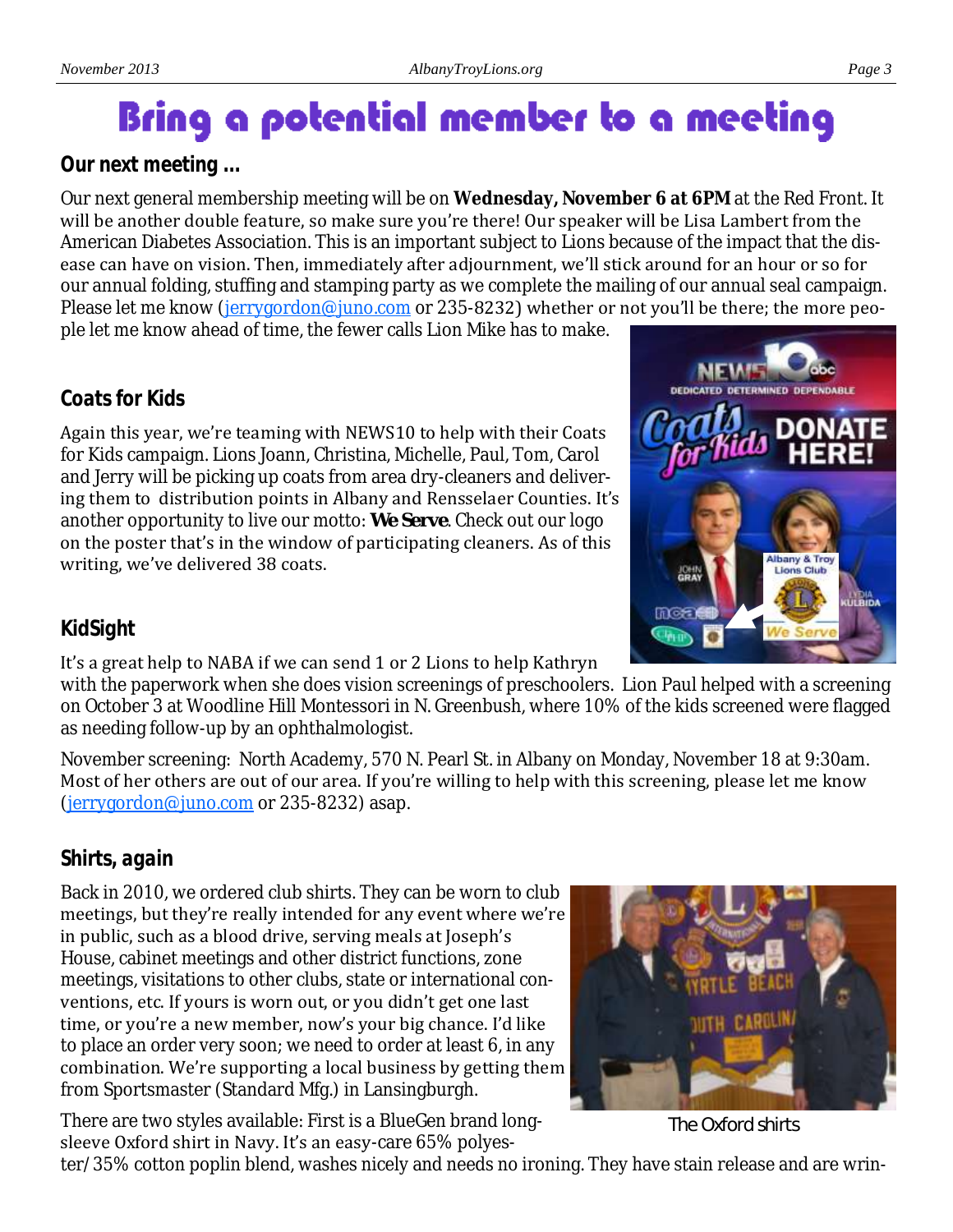#### *Page 4 AlbanyTroyLions.org November 2013*



The polo shirts at our 2010 visit to Guiding Eyes for the Blind. (Ignore Lion Elaine.)

kle- and crease-resistant. Embossed on the left chest is "Albany & Troy Lions Club" and the Lions logo. Both Men's and Ladies' shirts are "Classic Fit." The Men's shirts have a button-down collar and a pocket. The Ladies' shirts have a spread collar (not button-down), straight bottom and no pocket. For a size chart for the Oxfords, see the Sept or Oct *Rare Meat*.

Then, so that we can be properly attired for summer events, we ordered navy blue golf (or polo) shirts with the A&T Lions logo embroidered on the left chest. The shirt is a JerZees brand 50 poly/50 cotton blend that needs no ironing when it comes out of the dryer. The Ladies' version is fitted.

The Oxford shirts (Men's or Ladies') cost \$26 for XS, S, M, L, XL, and the polo shirts are \$18 for XS, S, M, L, XL. In both cases, add \$2 for 2XL, \$4 for 3XL, \$6 for 4XL, etc. Also, you can get the club logo added to any piece of apparel that you supply for \$7. (I got it on a white sweatshirt.)

Ladies, for what it's worth: Maryanne thinks her large Oxford is too big for her, and her medium polo shirt is too tight, so she'll be getting a new medium Oxford and a new large polo.

To order, tell me your shirt choice and size at [jerrygordon@juno.com](mailto:jerrygordon@juno.com) or 235-8232, and send me a check payable to ALBANY & TROY LIONS CLUB.

## *Used Eyeglasses*

Because of his recent heart surgery (he's doing quite well, thank you), Lion Tom has been unable to do his usual used-eyeglass packing. So on October 25, Lions Ruth, Maryanne, Jerry, Diane and Tom got together at Tom's brother's garage, where they sorted and packed 2500 used glasses and 3 cartons of cases. Then we went to the Harts' warm house for pizza.

## *NABA Low-Vision Tech Fair*

The Northeastern Association of the Blind at Albany (NABA) hosted their fifth annual Low Vision Technology Fair on October 16 at the Beltrone Living Center. Thanks to Lions Christina Weary, Ursula Dessingue and Jerry Gordon for sitting at our information table. Fringe benefit: we got a potential new member!

## *Volunteering opportunities this month…*

I've heard favorable comments about the summary of service opportunities that was in last month's *Rare Meat*. This month, there's only one to summarize: the KidSight screening on page 3.

## *Holiday Party*

Save Wednesday, December 4, for our Holiday Party. It will again be at Valente's Restaurant, 315 8th Street in Watervliet. We'll be ordering off the menu and getting separate checks. Bring a significant other or two and help make it a good time for all.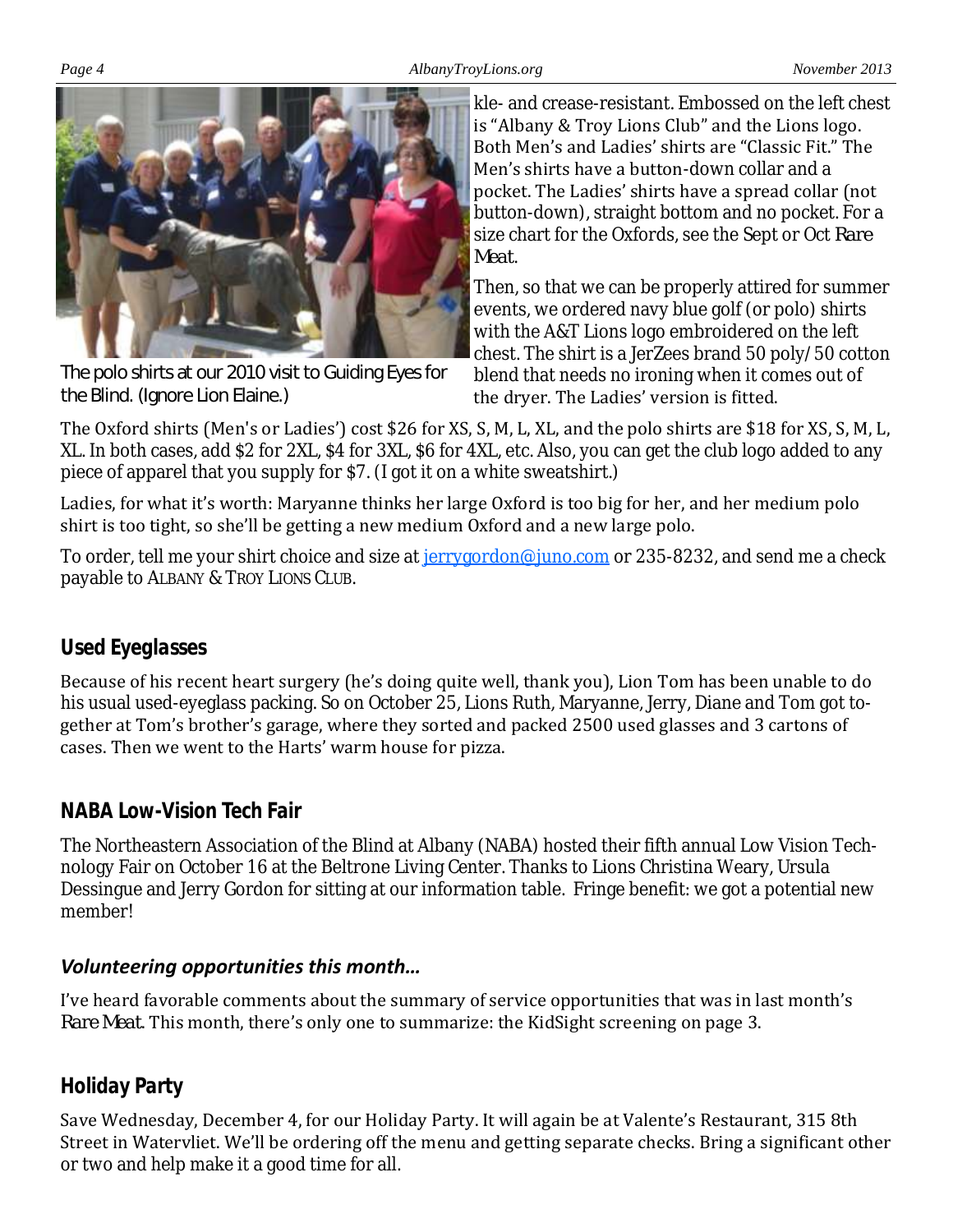

Our next **BLOOD DRIVE** will be **Friday, December 27, from 1-6 PM** at the Holiday Inn Express in Latham. We need volunteers:

- $\bullet$  To make phone calls in the week or two before the drive,
- $\bullet$  To work at the registration desk and the canteen at the drive,
- ◆ And to donate blood.

If you can do any or all of these, please sign up with KL Carol at **cquantoc@nycap.rr.com** or **664-3901**.

*Future blood drives: March 14 at Hilton Garden Inn; June at TBD.*

## *On a more personal note…*

Lion Ruth was supposed to tell us about her recent big trip; all I know is that she has only 3 more states to go on her quest to visit all 50.

This section is intended to increase camaraderie among our members by giving you some idea of what your fellow Lions are up to when they're not being Lions. If you think this is a good idea, you can help by giving me a few words occasionally about what's noteworthy in your life. Or tell me about some other Lion who might be too shy or modest to tell me him/herself.

## *Happy Birthday!*

Happy **November** birthday to these A&T Lions:

5th - Ursula Dessingue 22nd - Barry Berberich 25th - Jane Chouiniere 27th - Mike O'Brien



## *Happy Anniversary!*

Happy Lions Anniversary to these **November** inductees:

Carl Caffalette - 2 years Dennis Fagan - 7 years Carol Quantock - 13 years

Visit your club's web site: **ALBANYTROYLIONS.ORG**, your district web site: **20Y2LIONS.ORG**, and International's web site: **LIONSCLUBS.ORG**.



**Wednesday, November 6, 6 PM:** General meeting at the Red Front Restaurant. See details on page 3.

**Monday, November 18, 9:30 AM:** KidSight screening; see details on page 3.

**Wednesday, November 20, 6 PM:** Board meeting at the Route 7 Diner. All members are welcome.

## Dan't sit an the sidelines - Get invalued!

For other events around the district, visit 20Y2Lions.org